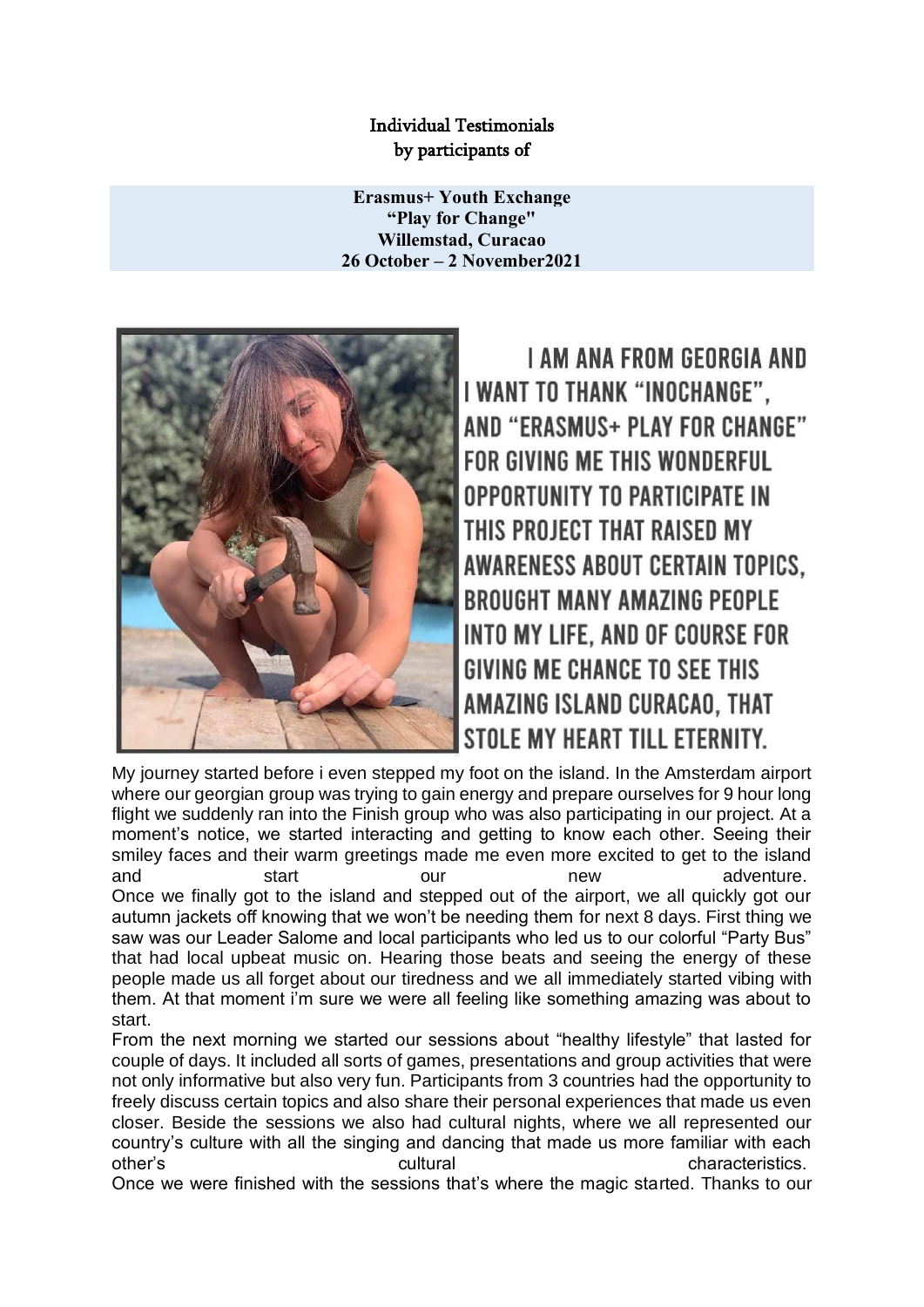lovely local participants we were able to see and experience almost everything this magical

Island has to offer, starting from the city tour finishing with marvelous beaches. No matter how hard i try I don't think i'll be able to find the words to describe the colors of this island. colorful bright houses and beaches that have different shades of blue makes you feel like you're in some kind of fairy tale. Here,I was even able to do and experiment some kind of things i never thought i would dare to do. For example, i was always afraid to jump from the cliff, even thinking about it was scary. One day when we were on the beach, and everybody started jumping from the cliff to the water, i was the only one who couldn't do it, but with the help and support of my newly made friends, I finally did it. It might sound silly for some people, but i do feel proud of myself for conquering my fear with the help of my friends.

I want to thank "Inochange", and "erasmus+ play for change" for giving me this wonderful opportunity to participate in this project that raised my awareness about certain topics, brought many amazing people into my life, and of course for giving me chance to see this amazing island Curaçao, that stole my heart till eternity.



## **IVE, WHICH GAVE ME UNFORGETTABLE MEMORIES** AND FULL OF EMOTIONS . SO, I RECOMENDED FOR **EVERYONE TO TAKE PART IN THIS LIFE CHANGING PROJECT**

პირველად , როცა გავიგე, რომ მეც ამ იღბლიანი ცხრა ადამიანის რიცხვში მოვხვდი , აღვფრთოვანდი . ვიცოდი , რომ რაღაც სასწაულის მოლოდინში ვიყავი მაგრამ ზუსტად ვერ აღვიქვამდი რას ველოდი ამ ყველაფრისგან. გამგზავრებამდე ხშირად ვეძებდი რუქაზე კუნძულს და ვფიქრობდი რამდენად შორს უნდა წავსულიყავი ზღაპრული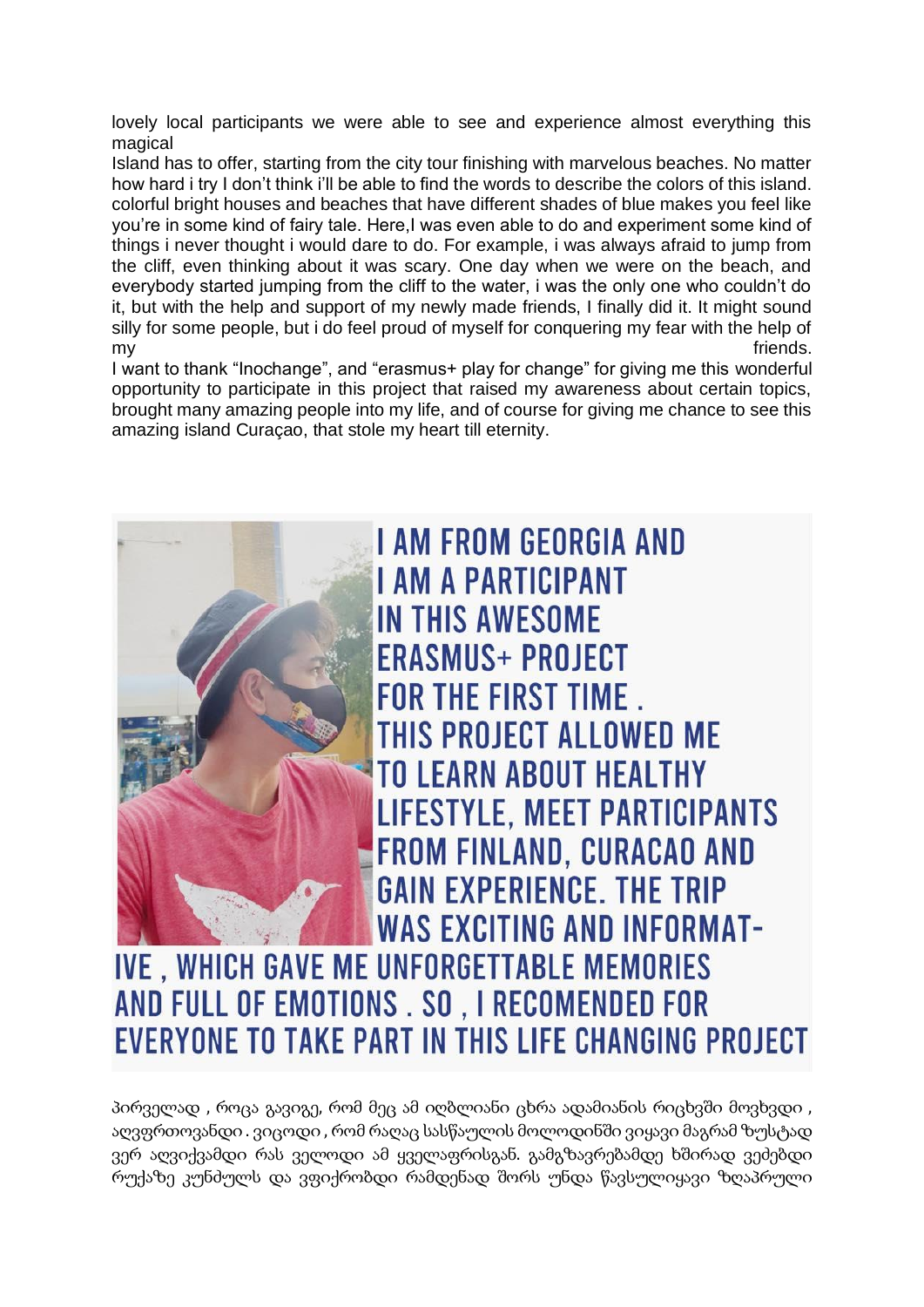თავგადასავლების საძიებრად. დადგა გამგზავრებია დღე - მონაწილეებმა არც კი ვიცოდით რა გველოდა წინ და მთელი გზა ჩვენს გეგმებსა და მოლოდინებს ვუზიარებდით ერთმანეთს.

და აი ასე , აეროპორტის კარი გაიღო და პირველი ცხელი ენდორფინებით სავსე ჰაერის ნაკადი მეცა სახეზე და ჩემს თავს ვკითხე - სად ვააააარ?!

ასე აღმოვჩნდი კურასაოზე ( კარიბულ სამოთხეში) და ზღაპარიც რეალობად გადაიქცა .

აღნიშნულმა პროექტმა ყველა მოლოდინს გადააჭარბა , რომლის ფარგლებში : ვისაუბრეთ , განვავრცეთ , გავუზიარეთ ერთმანეთს გამოცდილება და შევიძინეთ ახალი ცოდნა ჯანსაღი ცხოვრების შესახებ - დისკუსიების , პრეზენტაციებისა და აქტივობებში ჩართულობით . პროექტი სავსე იყო ახალი ემოციებით , აღმოჩენებით, ადამიანებით.ვეზიარეთ ახალ კულტურებს, შევიძინეთ მეგობრები ფინეთიდან და კურასაოდან , რომლებთან ურთიერთობამაც შემძინა თავდაჯერებულობა. ჩემთვის განსაკუთრებით საინტერესო და ამაღელვებელი იყო კულტურული საღამოები, როცა პროექტში მონაწილე თითოეული ქვეყანა ცდილობდა თავისი კულტურა წარმოეჩინა გაეცნო უცხო თვალისთვის. საბოლოოდ, ეს იყო ზღვა ემოციებით დატვირთული 7 დღე, რომელიც მუდამ გვემახაოვრება.

Saba kiknadze / 18 year old / Participant



Ami personalmente ta haña ku e youth exchange aki a duna mi mas konosementu riba kultura di otro paisnan i tambe un bida mas salu. I ku lo ta great pa tin mas di esakinan pa otro hobennan tambe por siña manera ami i e otro partisipantenan a siña durante di esun aki. Mi ta haña aun mas great kon nos a logra integrá ku otro i tambe inbolukrá otro hendenan di nos komunidat den e aktividatnan ku nos a hasi diariamente.

Arian (CW)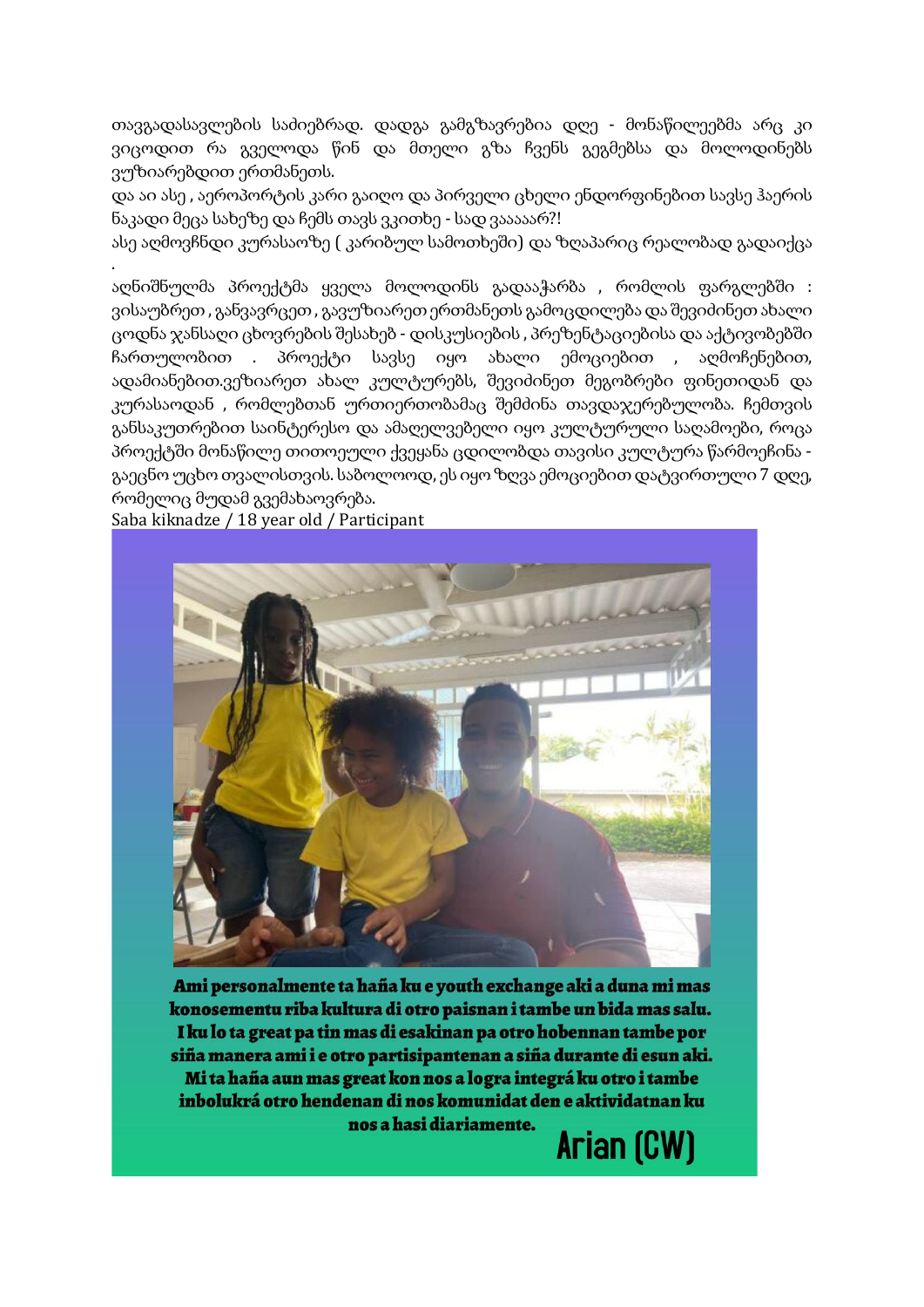Play for Change ta un di e Youth Exchangenan ku Erasmus plus a hasi posibel.

Play for Change tabata entre Finlandia, Georgia (pais) i tambe Kòrsou.

Riba e prome di dia nos a sali kana bai na truk di pan ku tur e partisipantenan pa asina nan por eksperensia parti di e "Night life" ku kòrsou tin di ofresé i alabes sera konosí di un manera of otro ku nan.

Durante e programa di Play for Change, nos a hasi varios aktividat pa sera konosi ku otro i tambe interkambiá pensamentu, kultura i eksperensia riba e topiko kual ta biba salu pero tambe integrá ku otro, pues krea lasonan pa amistadnan duradero maske nos ta leu for di otro.

Tambe nos tin e asina yamá nochi kultural, kaminda nos ta mustra di un forma no formal, kon nos kulturanan ta, kiko nos ta kome, bebe, baila, bisti i asta parti di nos historia.

Ta importante menshoná ku Erasmus+ ta traha riba diferente pilá pa kresementu i desaroyo di hobennan den un komunidat. Esaki dor di promové eventonan sosial i trabounan komunitario / Boluntario.

Durante di e proyekto aki tabata tin hopi di esakinan. Entre otro nos a bai na un Sentro pa Hubentut i einan nos a yuda ku mudansa i limpiesa di henter e fasilidat. Tambe nos a invitá muchanan di AKCFoundation i Opvang Angelnan di Kristu pa partisipa na un atardi di deporte masha plasentero.

Ami personalmente ta haña ku e youth exchange aki a duna mi mas konosementu riba kultura di otro paisnan i tambe un bida mas salu. I ku lo ta great pa tin mas di esakinan pa otro hobennan tambe por siña manera ami i e otro partisipantenan a siña durante di esun aki.

Mi ta haña aun mas great kon nos a logra integrá ku otro i tambe inbolukrá otro hendenan di nos komunidat den e aktividatnan ku nos a hasi diariamente.

Asina ta, Si bo ke partisipá esaki lo ta algu supper great pa bo mes su kresementu. - Arian Hosepha │22Years │ Curacao.